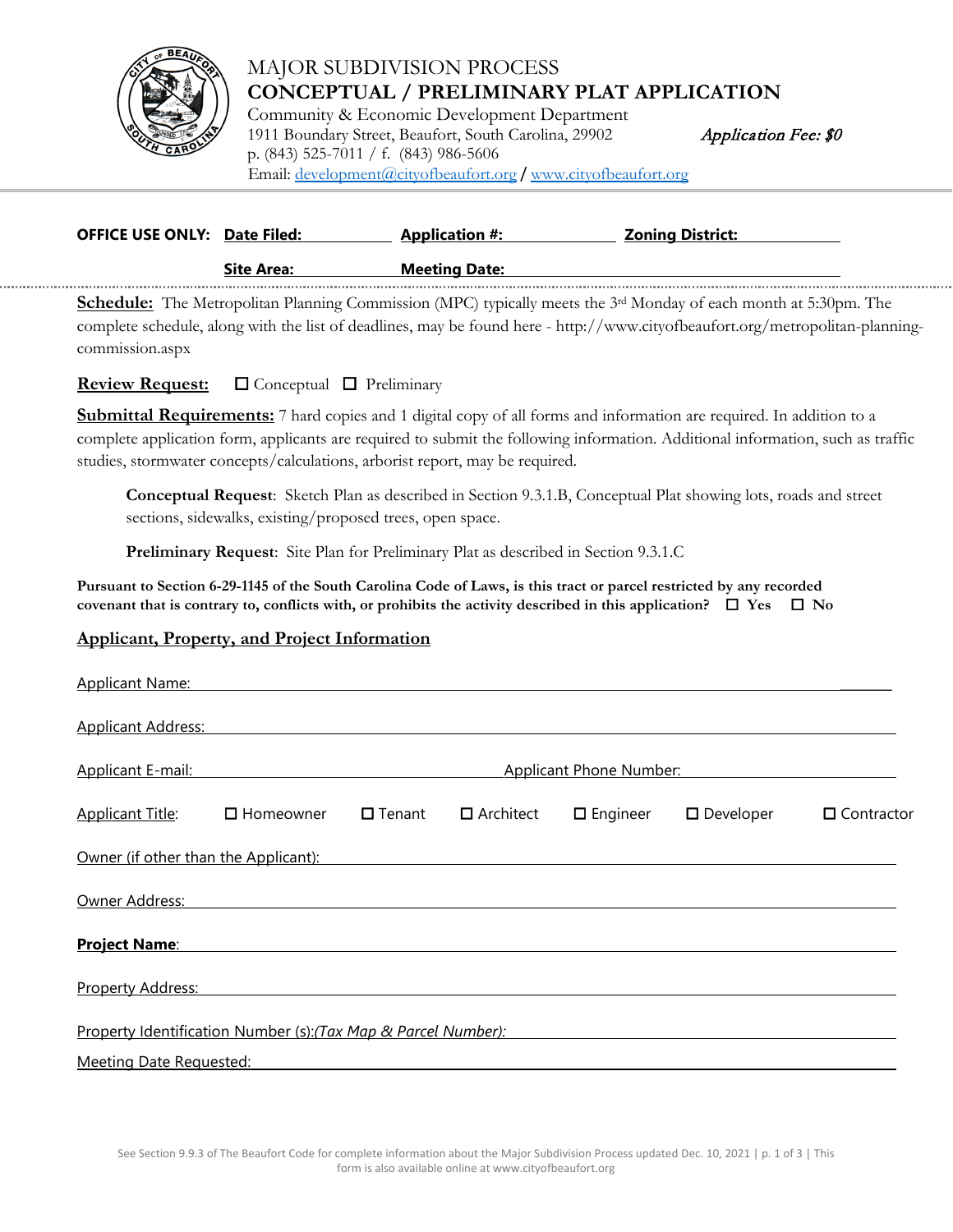

## MAJOR SUBDIVISION PROCESS **CONCEPTUAL / PRELIMINARY PLAT APPLICATION**

Community & Economic Development Department 1911 Boundary Street, Beaufort, South Carolina, 29902 Application Fee: \$0 p. (843) 525-7011 / f. (843) 986-5606 Email: [development@cityofbeaufort.org](mailto:development@cityofbeaufort.org) / [www.cityofbeaufort.org](http://www.cityofbeaufort.org/)

**Certification of Correctness:** I/we certify that the information in this application is correct.

| Applicant's Signature:                       | Date: Note:                                                                                                   |
|----------------------------------------------|---------------------------------------------------------------------------------------------------------------|
| <b>Required Project Information</b>          |                                                                                                               |
|                                              |                                                                                                               |
|                                              | Site Area in Acres: 1988 1999 2001 2001 2001 2001 2001 2001 2010 2011 2012 2001 2010 2011 2012 2014 2016 2017 |
| Proposed Allocations (in acres and gross %): |                                                                                                               |
| Developed Area: Civic/Open Space: Civic-     |                                                                                                               |
| Provide a brief Project Narrative:           |                                                                                                               |
|                                              |                                                                                                               |
|                                              |                                                                                                               |
|                                              |                                                                                                               |
|                                              |                                                                                                               |
|                                              |                                                                                                               |
|                                              |                                                                                                               |
|                                              |                                                                                                               |
|                                              |                                                                                                               |
|                                              |                                                                                                               |
|                                              |                                                                                                               |
|                                              |                                                                                                               |
|                                              |                                                                                                               |
|                                              |                                                                                                               |

**CONTACT INFORMATION –** Application form & supplementary information may be submitted via email: Attention: Julie A. Bachety, Administrative Assistant II